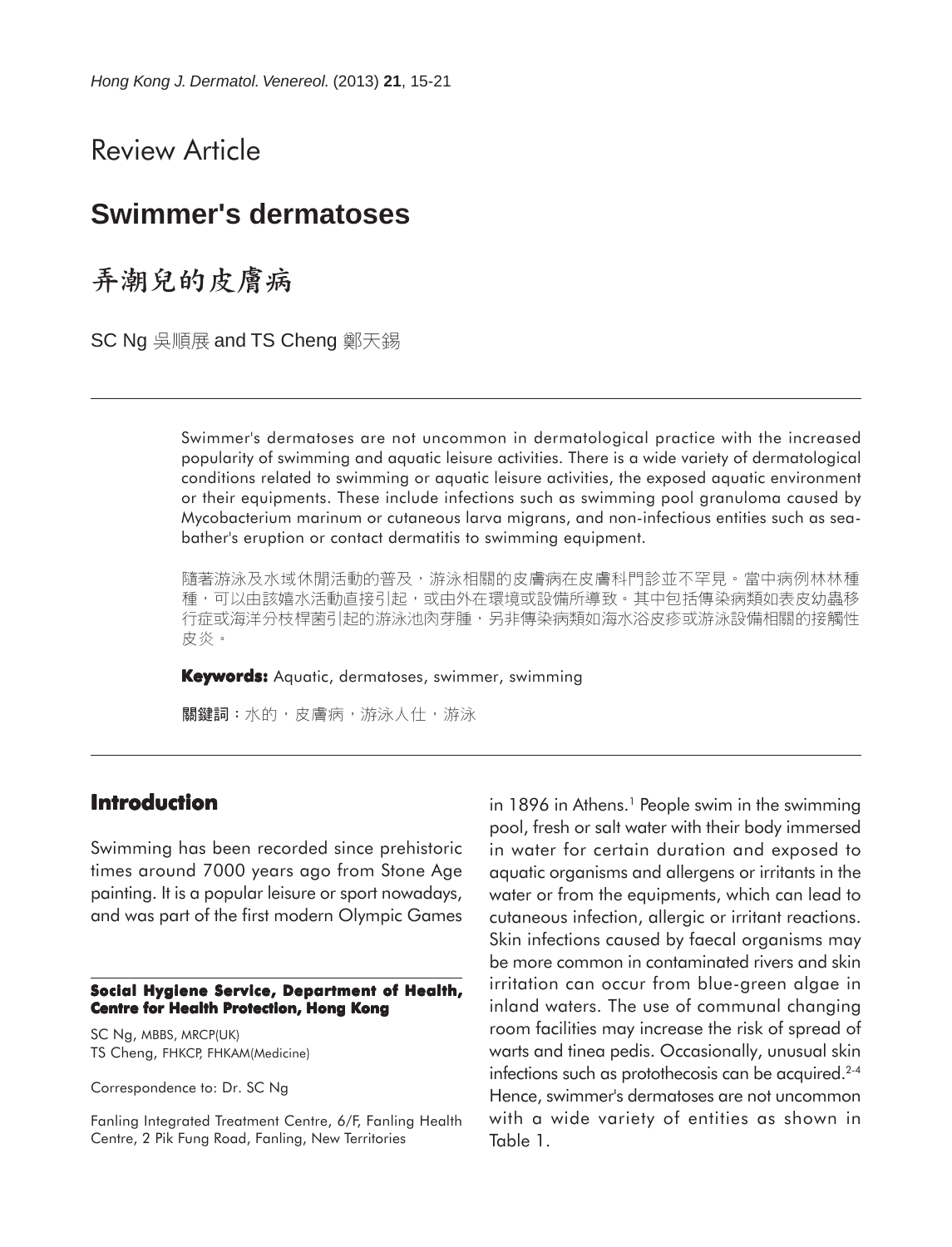| <b>Infectious</b>                                                                                                                        | Non-infectious                                                                                                                |
|------------------------------------------------------------------------------------------------------------------------------------------|-------------------------------------------------------------------------------------------------------------------------------|
| • Swimming pool granuloma or fish-tank granuloma<br>caused by Mycobacterium marinum<br>· Swimmer's ear (acute or chronic otitis externa) | • Sea bather's eruption<br>• Seaweed dermatitis caused by direct contact with<br>Lyngbya majuscule                            |
| • Swimmer's itch (cercarial dermatitis)                                                                                                  | • Sting by jellyfish, sea lice and other stinging                                                                             |
| • Seal finger (Mycoplasma infection resulting from                                                                                       | anemones                                                                                                                      |
| seal bites to the hand)                                                                                                                  | • Coral, sea urchin injuries                                                                                                  |
| • Cutaneous larva migrans                                                                                                                | • Contact dermatitis                                                                                                          |
| • Pseudomonas folliculitis and periporitis                                                                                               | Bathing suits, goggles, snorkel masks, life jackets,                                                                          |
| • Others: cutaneous warts, tinea pedis, secondary<br>bacterial infection of wounds (e.g. Staphylococcus                                  | sunscreen ingredient, water plants and inhabitants<br>of the water                                                            |
| aureus, Vibrio vulnificus), cellulitis, necrotising                                                                                      | · Others: Sunburn, dry skin (swimmer's xerosis),                                                                              |
| fasciitis, protothecosis                                                                                                                 | chlorine irritation and aquagenic acne, cold<br>urticaria, aquagenic pruritus, abrasions from wetsuit<br>folds, bikini bottom |

#### **Table 1.** Classification of swimmer's dermatoses

### **Infectious entities of swimmer's dermatoses**

### *i) Swimming pool granuloma or fish-tank granuloma (Mycobacterium marinum infection)*

*Mycobacterium marinum* is a slow growing mycobacterium that causes disease in freshwater and saltwater fish and sporadically in humans. The first human disease was reported in 1951, when the organism was found in granulomatous skin lesions of individuals who swam in a contaminated swimming pool in Sweden. It is the commonest atypical mycobacterial cutaneous infection $5-8$ 

The distribution of *M. marinum* is worldwide with higher prevalence in temperate climates. Its vectors include fresh or saltwater fish, snails, shellfish, dolphins and water fleas. When cleaning fish tanks at home or in the workplace (e.g. fish markets, restaurants), trauma to the hands may result in exposure to *M. marinum*. It can also be contacted from cracks in masonry, mud and even chlorinated water, as this organism is fairly resistant to chlorine. It will grow on ordinary laboratory media in 7-10 days if cultured at 30- 33°C.

Cutaneous infection with *M. marinum* requires a portal of entry through the abraded skin. The incubation period is about two to three weeks, and occasionally up to nine months. A solitary bluish-red inflammatory nodule or pustule appears at the inoculated site which then forms a crusted ulcer, suppurative abscess or verrucous nodule. Lesions are most common on the dominant hand and fingers of fish fanciers, and on the elbows, knees and feet of swimmers. *M. marinum* may present with a sporotrichoid spread in approximately 20%-33% of cases<sup>9</sup> and occasionally causes deeper infections (e.g. tenosynovitis, septic arthritis or rarely osteomyelitis). The inhibition of *M. marinum* growth at 37°C accounts for its ability to infect the cooler body extremities; however, immunocompromised patients may have disseminated diseases.

The histologic features range from non-specific inflammation in the first few months to well-formed tuberculoid granulomas in older lesions with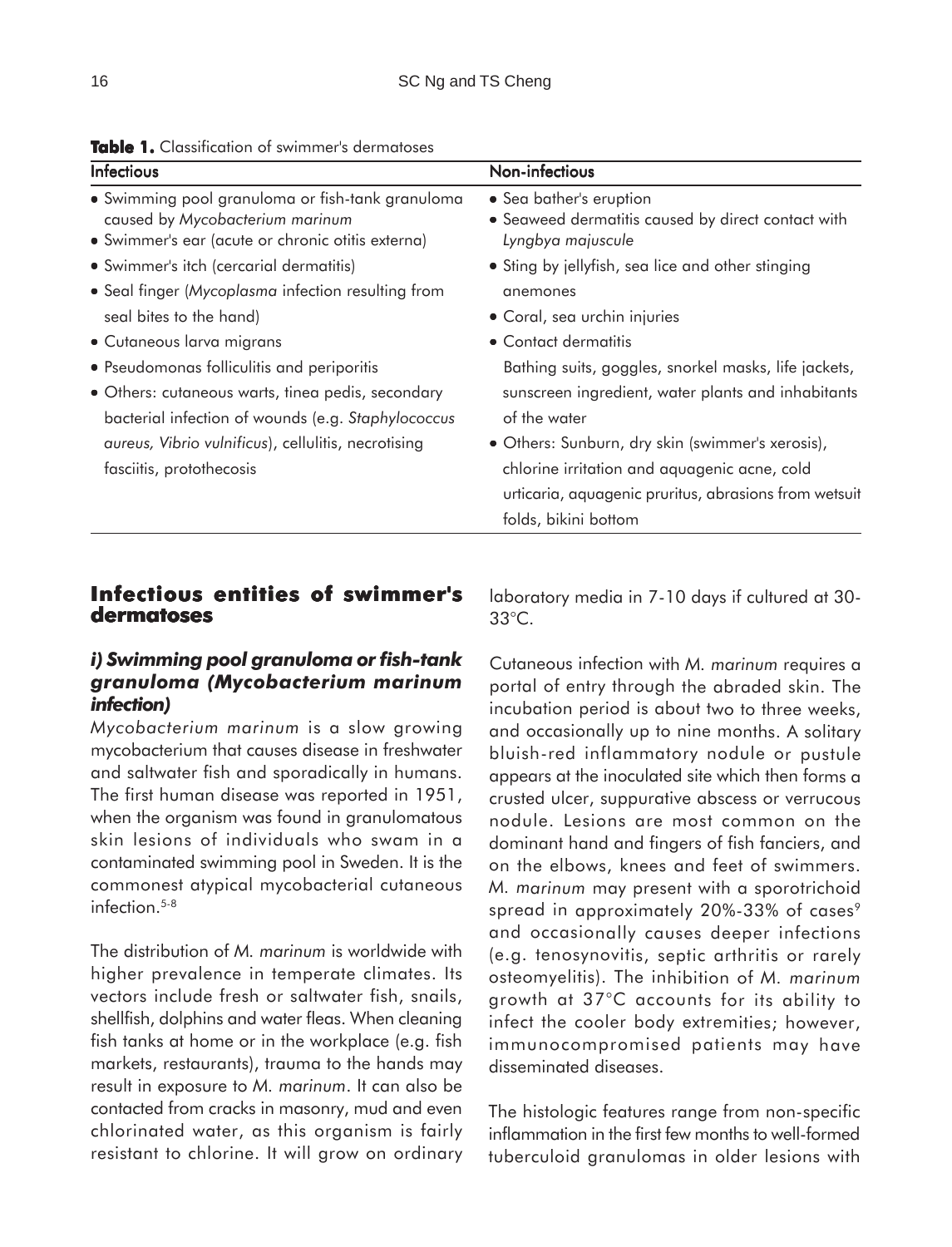fibrinoid masses rather than caseation. Langhans' giant cells are not always present, and intracellular acid-fast bacilli (longer and broader than tubercle bacilli) are detectable in only about 10% of cases. Epidermal changes including ulceration and pseudoepitheliomatous hyperplasia may occur in chronic lesions.

Cultures are important to exclude other cutaneous sporotrichoid infections including leishmaniasis, sporotrichosis and other atypical mycobacterial infections (e.g. *M. kansasii, M. chelonei*). A positive culture of *M. marinum* can be obtained in 70- 80% of cases if grown between 30 and 33°C. Imaging should be considered to rule out deep infection especially in treatment-refractory cases.

*M. marinum* is usually sensitive to clarithromycin, minocycline, doxycycline, amikacin, ciprofloxacin, moxifloxacin and trimethoprim-sulphamethoxazole.7 Based on *in-vitro* susceptibility and clinical response in a 16 culture-positive case series, clarithromycin is the drug of choice for confirmed or suspected cases.<sup>9</sup> Two agents should be considered for serious infections (e.g. clarithromycin and ciprofloxacin). The antibiotic(s) should be continued for one to two months after resolution of symptoms, typically for a total of three to four months. Treatment failure is more usually related to involvement of deeper structures than to the antibiotic regimen.

#### *ii) Swimmer's itch (cercarial dermatitis)*

This follows penetration of the skin by cercariae of avian schistosomes for which humans are not the primary host. Swimmer's itch develops on an exposed area of skin 12-24 hours after contact with these larvae forms, usually in fresh water, when they mistakenly penetrate the person's skin instead of its usual host (e.g. duck).3 Outbreaks are more common in temperate climates in summer. The risk is increased by the time spent in the water and when there is an onshore wind.<sup>2,10,11</sup>

The initial symptom may be a prickling sensation soon after leaving the water. Erythematous macules appear 10-15 minutes after larval penetration. If the individual is not sensitised to the cercariae, lesions subside within 12 hours. Otherwise, lesions may evolve over 10-20 hours in sensitised patients into intensely itchy papules, which can coalesce into plaques and last 1-2 weeks. In severe cases with repeated exposure to cercariae, lesions may evolve into vesicles and pustules, and fever and headache can occur.

Mild corticosteroid creams, calamine lotion or oral antihistamine can be beneficial for symptomatic relief. Cool compresses, baking soda or colloidal oatmeal bathing have been recommended. Antibiotics may be used to treat secondary infections and oral steroids can be considered in severe reactions.

#### *iii) Cutaneous larva migrans*

This is a parasitic skin manifestation caused by hookworm larvae that usually affect cats, dogs and other animals. Humans can be infected by walking barefoot, sitting or lying unprotected on sandy beaches that have been contaminated with animal faeces. It is also known as creeping eruption as the larvae migrate under the skin's surface and cause itchy red lines or tracks. The wandering thread-like line is about 3 mm wide, commonly on the feet, hands and buttocks, in a bizarre and serpentine pattern.<sup>12</sup>

Causes of creeping eruption include *Ancylostoma brasiliense*, *A. caninum, A. ceylonicum*, *Uncinaria stenocephala* and *Bunostomum phlebotomum*. These are all hookworms of various animals, of which the dog hookworm, *A. brasiliense* is the commonest cause of creeping eruption in human. The larvae advance at a rate of a few millimetres to a few centimetres each day, and are somewhere in front of the head of the track.<sup>13</sup>

The disease can be clinically diagnosed and is self-limiting. Larva currens (the urticarial weal caused by subcutaneous larvae of *Strongyloides stercoralis migrating* several centimeters per hour), migratory myiasis (tortuous, thread-like red line that ends in a terminal vesicle due to larvae of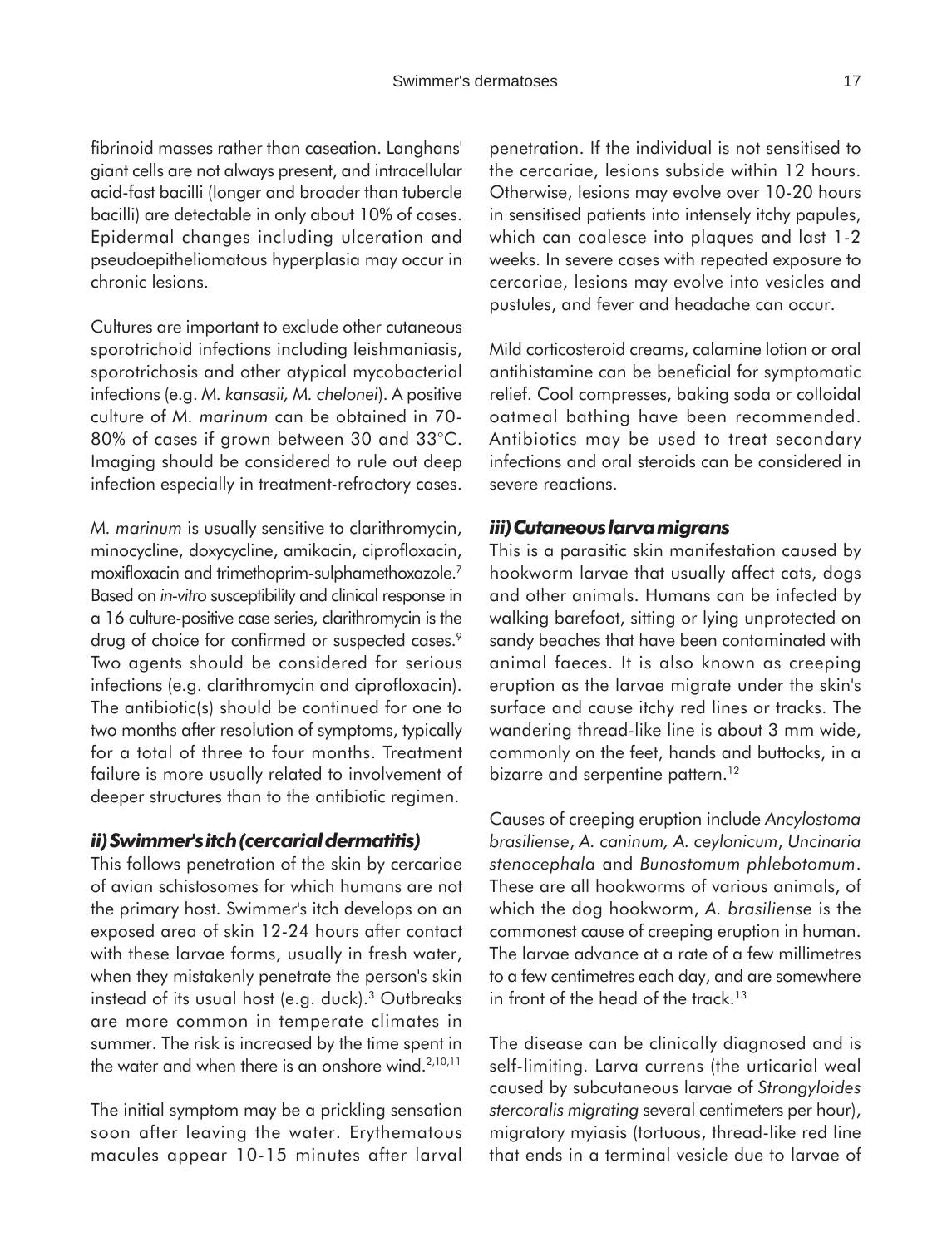flies of the genera *Gasterophilius* and *Hypoderma*) and gnathostomiasis (intermittent, migratory, subcutaneous swellings) must be distinguished. Eighty-one percent of *A. brasiliense* lesions disappear in four weeks, while some persist for many months.

Ivermectin in a single dose of 200 µg/kg body weight is the main treatment, and albendazole 400 mg/day by mouth for three days or topical application of 10% thiabendazole are alternatives.

#### *iv) Pseudomonas folliculitis and periporitis*

Inflatable swimming pools, Jacuzzis and hot tubs may represent a particular hazard, even when the water inside is adequately disinfected. *Pseudomonas aeruginosa* is able to withstand relatively high temperatures and high chlorine levels, and colonises the over-hydrated stratum corneum of the follicular ostia.<sup>2</sup>

Symptoms usually occur 8-48 hours after exposure. The rash is usually itchy and polymorphic, with erythematous macules, papules, pustules and vesicles and mostly affects the bathing-suit area. There may be associated conjunctivitis, pharyngitis, and occasionally swollen and painful breasts, abdominal symptoms and lymphadenopathy.

'Pseudomonas hot foot syndrome' had been described as a distinctive painful nodular eruption on the soles of children who had been exposed to *P. aeruginosa* in a heated wading pool with a gritcoated floor.<sup>14</sup>

Treatment is symptomatic in uncomplicated cases. The lesions usually clear spontaneously over 7-10 days.

#### *v) Swimmer's ear*

Otitis externa in swimmers is common in tropical and subtropical areas, especially among white people. Swimming, high temperature and high relative humidity encourage maceration and secondary bacterial or fungal infections of the

external auditory canal. Freshwater swimming appears to be a particular risk factor. Failure to dry the ears completely after swimming, shampooing or showering may be contributory factors.15

#### *vi) Seal finger*

Seal finger is a finger infection caused by *Mycoplasma* species (e.g. *M. phocacerebrale*) through direct contact with seals, sea lions or walruses. Traditionally an occupational hazard of seal hunters, but it is increasingly common in wildlife workers. Tetracycline for two to six weeks is the treatment of choice.<sup>3,16,17</sup>

## **Non-infectious entities of swimmer's dermatoses**

#### *i) Seabather's eruption*

First described in 1949 as a pruritic papular eruption occurring in bathers off the eastern coast of Florida, this condition is believed to be a hypersensitivity reaction to the larval form of thimble jellyfish, *Linuche unguiculata* or certain anemones (e.g. *Edwardsiella lineata*) trapped underneath the swimwear, in intertriginous areas or in the hair of the bather.<sup>3</sup> It has also been reported in Mexico, the Caribbean and in many tropical and sub-tropical waters. In Florida it is called 'Pica-Pica', the Spanish for 'Itchy-Itchy'.<sup>3,18-21</sup>

It is a seasonal dermatitis from March through August and affects swimmers, snorkelers, or divers soon after getting out of the water. The onset ranges from few hours to up to 24 hours since the sea bathing. Most patients  $(-98%)$  would have pruritic papules over the bathing suit area, which are usually concentrated in tight-fitting areas and last for one to two weeks. Itching can be quite severe and the eruption may become painful. Occasionally, 10-18% patients may have fever, malaise or other systemic symptoms (but up to 40% with age <16). Children younger than 16 years old and surfers have a higher risk for seabather's eruption.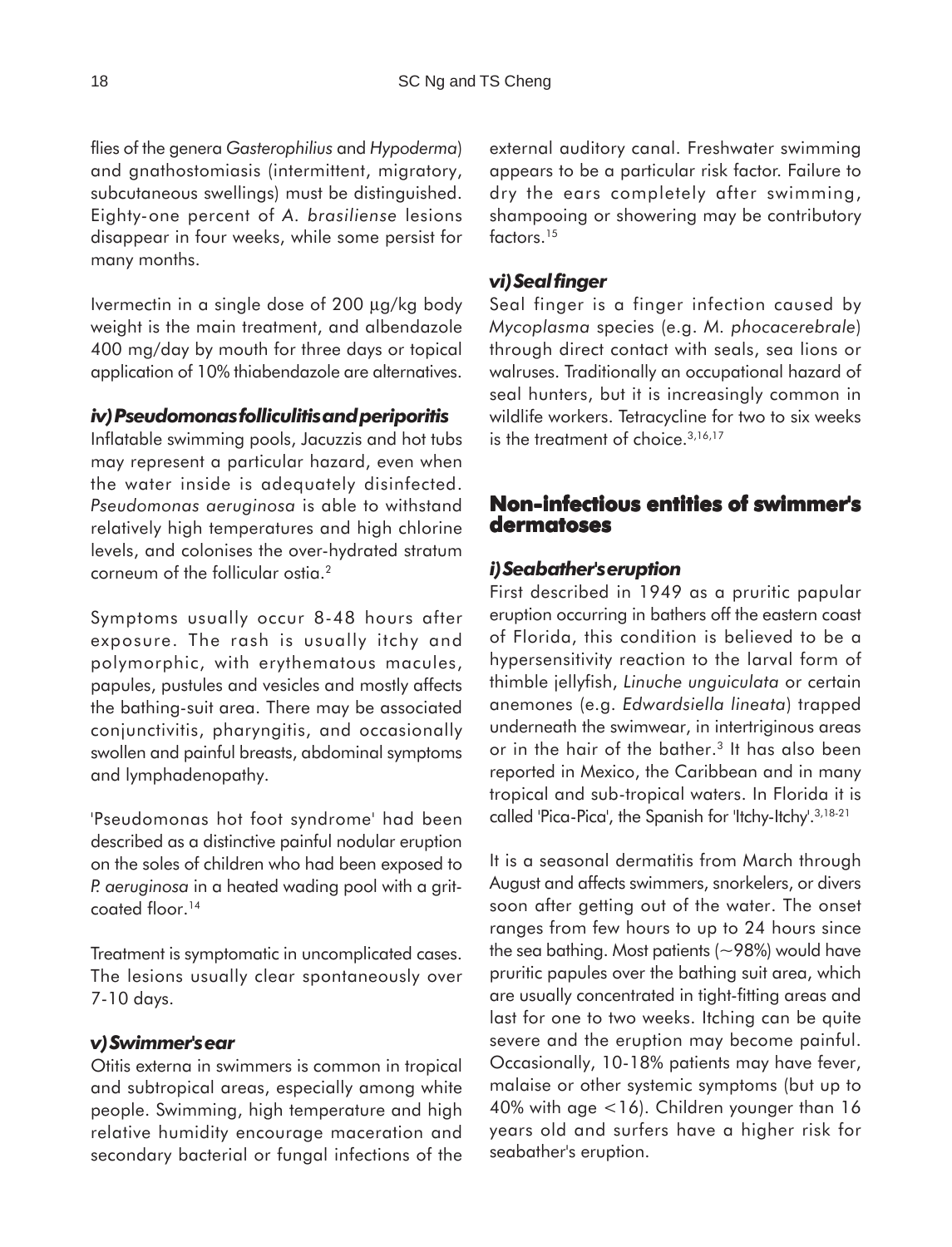Wearing bathing suits for prolonged periods after swimming, showering in fresh water and mechanical stimulation (e.g. rubbing with a towel) may provoke the discharge of venom by the larvae and make the eruption worse. Hence, bathers are advised to take off the bathing suits before showering in high prevalent areas.

Topical corticosteroid (e.g. 1% hydrocortisone cream), oral antihistamines and topical antipruritics (e.g. calamine lotion or 0.5%-1% menthol) may improve the pruritus, while icepack or nonsteroidal anti-inflammatory drugs may reduce the pain and inflammation. Oral prednisolone can be considered in severe reaction.

#### *ii) Seaweed dermatitis*

It is a skin rash caused by direct contact with a poisonous type of seaweed, most commonly the blue-green alga, *Lyngbya majuscula.* It produces two toxins called lyngbyatoxin A and debromoaplysiatoxin. Fragments of seaweed are caught under the swimwear with its toxin rubbing into the skin. The reaction may start a few minutes to a few hours after the swimmer leaves the water.<sup>22</sup>

An itching and burning sensation followed by a red, sometimes blistering rash occurs, sometimes in an entire swimsuit pattern. It often affects the scrotum in men and inframammary folds in females, depending on the type of swimwear used. Symptoms typically last for four to 48 hours. Sometimes, the affected person can have periorbital and perioral swelling, with or without the rash.

The affected individual should remove the swimsuit immediately and wash the skin vigorously with soap and water. The eruption can be treated as a sunburn using wet towels and soothing creams (e.g. calamine). Mild topical corticosteroids can be considered but in severe reactions, systemic steroids are needed.

### *iii) Jellyfish stings*

Jellyfish commonly have stinging nematocysts. They consist of a bell-shaped body with tentacles, within which the nematocysts reside. Stings are delivered when contact is made with the tentacles and nematocysts discharge into the skin.

Jellyfish stings result in immediate pain as well as delayed and recurrent cutaneous reactions. Erythematous, urticarial or haemorrhagic streaks may be noticed. Confirmation of envenomation can be obtained by tape-stripping of nematocysts from the skin. A lichen planus-like eruption has been reported. *Chironex fleckeri*, the Pacific box jellyfish is generally considered the most dangerous species, and stings commonly result in shock. Storms often drive the jellyfish into shallow water in great numbers and sea-bathing or surfing should be discouraged during extreme weather.3,21,23

Avoidance is the best means of preventing injury. When envenomation occurs in a swimmer, the victim should be immediately removed from the water to prevent drowning. Soaking the site in hot but not scalding water ( $\sim$ 40°C) will denature some of the venom proteins and sea water can be used to remove jellyfish tentacles. Antivenom is available for some of the more toxic species. Treatment with topical corticosteroids and calcineurin inhibitors may be helpful for delayed reactions. Tropical jellyfish sting inhibitors, including lotions combined with sunscreens, are available as over-the-counter products to inactivate jellyfish stinging cells.

#### *iv) Sea urchin injuries*

Envenomation by sea urchins produces immediate burning pain, which can be very intense and lasts for several hours. The degree of local swelling is sometimes severe. Immediate treatment consists of careful removal of spines and pedicellariae and immersion of the affected area in hot water to relieve the pain. Erbium-yttrium-aluminium-garnet (Er:YAG) laser ablation has proved effective to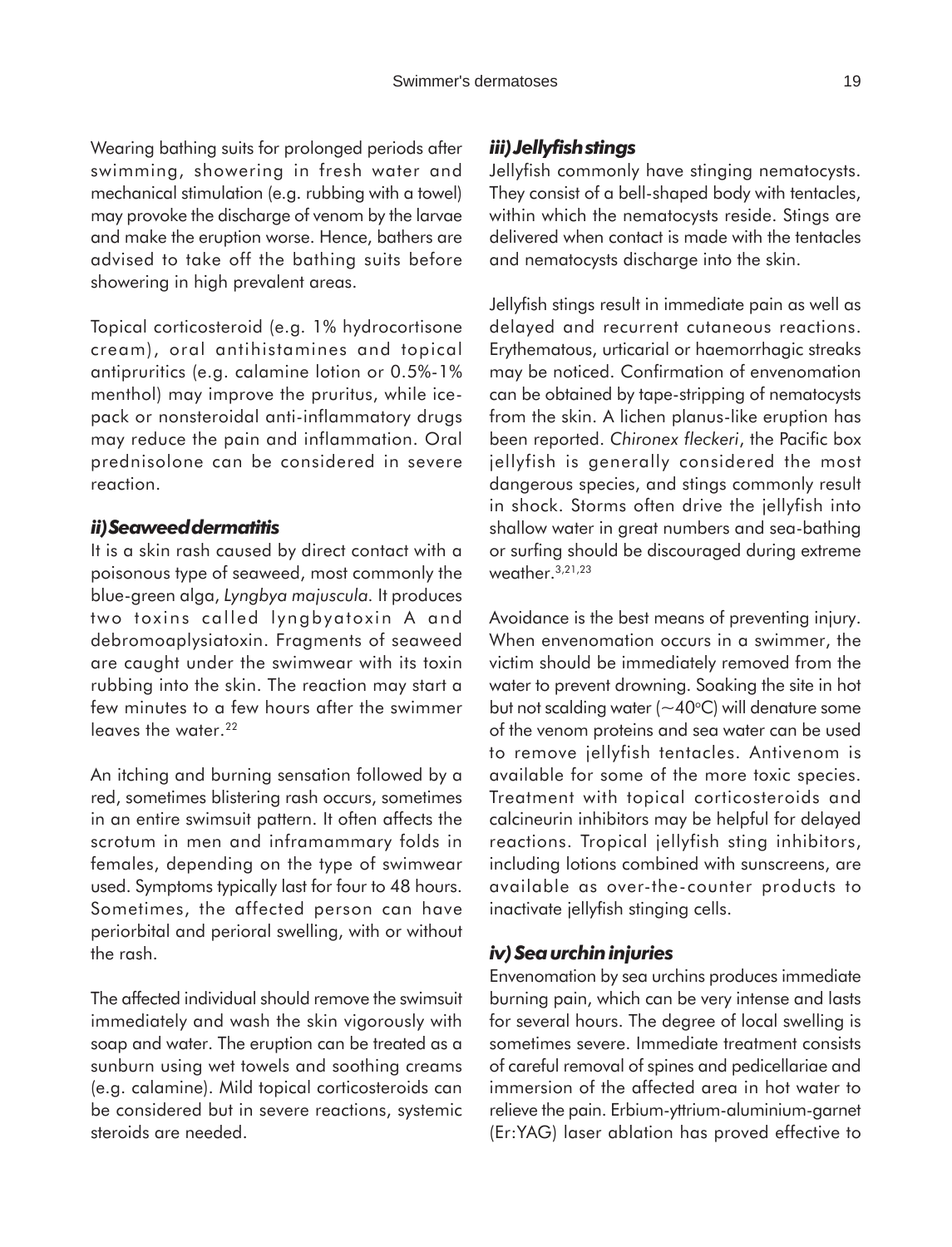remove the spines and can be considered in difficult cases.<sup>24</sup>

The puncture wounds heal within one to two weeks if there is no secondary infection. Implantation epidermoid cysts may develop from fragments of epithelium driven into the wounds by the sea urchin spines.

Delayed granulomatous reactions (foreign-body or sarcoidal type) usually develop several months after the injury with bluish papules or nodules appearing at the site of penetration by the spines. These lesions are very persistent if untreated, and treatment by intralesional steroids can be considered. It has been suggested that *M. marinum* may play a pathogenic role in some case of sea urchin granuloma and that this cause should be ruled out.21

### *v) Coral injuries*

Envenomation by fire corals usually produces immediate burning or stinging pain, followed by urticarial lesions at the contact site. These may evolve into a localised vesico-bullous eruption, and subsequently to a chronic granulomatous, lichenoid lesion.<sup>21</sup>

The lesions should be rinsed with seawater. Fresh water will increase the pain and therefore should be avoided. Topical acetic acid (vinegar) or isopropyl alcohol can then be applied to inactivate the venom, followed by removal of the nematocysts with tweezers or tape, and immobilisation of the extremity. Topical steroids can be used as needed for itching.

### *vi) Contact dermatitis*

Allergic contact dermatitis can occur, for example to the elastic or dyes of swimming costume, goggles, snorkel masks or mouthpieces. Rarely, a toxic leucoderma has been reported from the use of goggles.2

#### *vii) Physical trauma*

Physical trauma to the skin include 'surfer's knee

injury', rope burns on the extremities of water skiers, 'purpura gogglorum' caused by the effects of pressure and suction, water-slap injuries on the anterior thighs of speed swimmers, and 'swimmer's shoulder'-an erythematous rough plaque caused by friction from the unshaven chin while swimming freestyle.<sup>2</sup>

### *viii) Bikini bottom*

A nodular folliculitis of the inferior buttocks, probably caused more by follicular occlusion from not changing out of a damp swimsuit than by specific pathogens.<sup>2</sup>

## **Conclusion**

The type of hobbies and travel are important but commonly neglected clues in history taking in daily clinical practice. Although most swimmer's dermatoses are not life-threatening and some are self-limiting, we should complete our history taking with hobby and recent travel to achieve a prompt diagnosis and appropriate treatment. For example, with increasing international travel, sea bather's eruption may still be encountered in the traveler returning from Florida or the Caribbean.

## **References**

- 1. Wikipedia contributors. Swimming (sport). Wikipedia, The Free Encyclopedia; 2013 [updated 6 February 2013; cited 6 February 2013]. Available from: http:// en.wikipedia.org/w/index.php?title=Swimming\_(sport) &oldid=536922051.
- 2. Kennedy CTC, Creamer D. Skin hazards of swimming and diving. In: Burns T, Breathnach S, Cox N, Griffiths C, editors. Rook's Textbook of Dermatology, 8 ed. West Sussex: Wiley-Blackwell; 2010, p.28.53-6.
- 3. Elston DM. Marine injuries. In: Bolognia JL, Jorizzo JL, Schaffer JV, editors. Dermatology, 3 ed. Elsevier Saunders; 2012, p.1451-3.
- 4. Trizna Z. Cutaneous Manifestations Following Exposures to Marine Life. Medscape; 2013 [updated Jan 9, 2013; cited 4 Februrary 2013]. Available from: http:// emedicine.medscape.com/article/1089144-overview.
- 5. Yates VM. Non-tuberculous (atypical) mycobacteria. In: Burns T, Breathnach S, Cox N, Griffiths C, editors. Rook's Textbook of Dermatology, 8 ed. West Sussex: